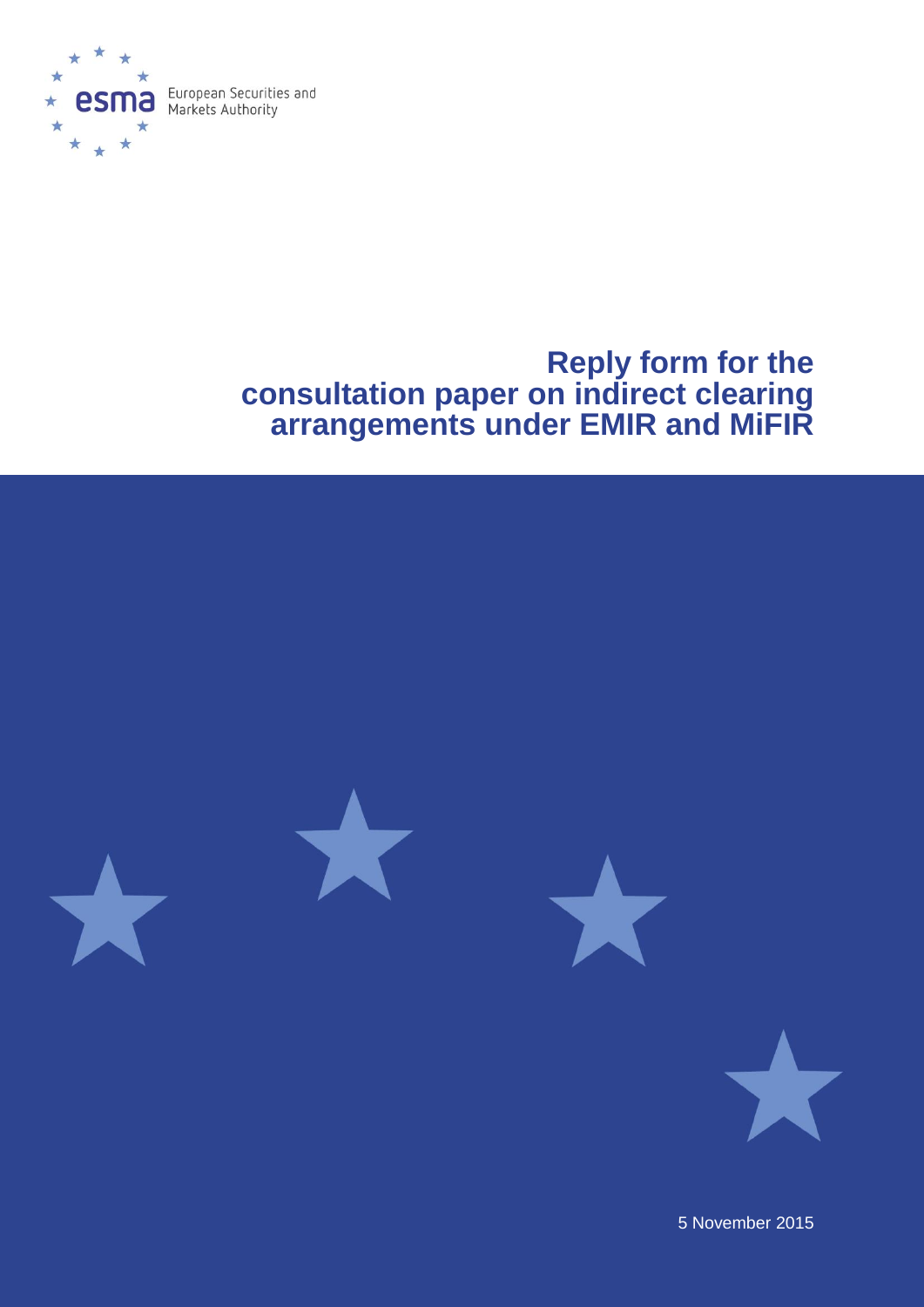

# **Responding to this paper**

The European Securities and Markets Authority (ESMA) invites responses to the questions listed in this Consultation Paper on Indirect clearing arrangements under EMIR and MiFIR, published on the ESMA website.

### **Instructions**

Please note that, in order to facilitate the analysis of the large number of responses expected, you are requested to use this file to send your response to ESMA so as to allow us to process it properly. Therefore, ESMA will only be able to consider responses which follow the instructions described below:

- use this form and send your responses in Word format (pdf documents will not be considered except for annexes);
- do not remove the tags of type <ESMA\_QUESTION\_RTS\_INDIRECT\_CLEARING\_1> i.e. the response to one question has to be framed by the 2 tags corresponding to the question; and
- if you do not have a response to a question, do not delete it and leave the text "TYPE YOUR TEXT HERE" between the tags.

Responses are most helpful:

- if they respond to the question stated;
- contain a clear rationale, including on any related costs and benefits; and
- describe any alternatives that ESMA should consider

#### **Naming protocol**

In order to facilitate the handling of stakeholders responses please save your document using the following format:

ESMA\_ RTS\_INDIRECT\_CLEARING\_NAMEOFCOMPANY\_NAMEOFDOCUMENT.

E.g. if the respondent were XXXX, the name of the reply form would be:

ESMA\_RTS\_ INDIRECT\_CLEARING\_XXXX\_REPLYFORM or

ESMA\_RTS\_ INDIRECT\_CLEARING\_XXXX\_ANNEX1

To help you navigate this document more easily, bookmarks are available in "Navigation Pane" for Word 2010 and in "Document Map" for Word 2007.

#### **Deadline**

Responses must reach ESMA by **17 December 2015**.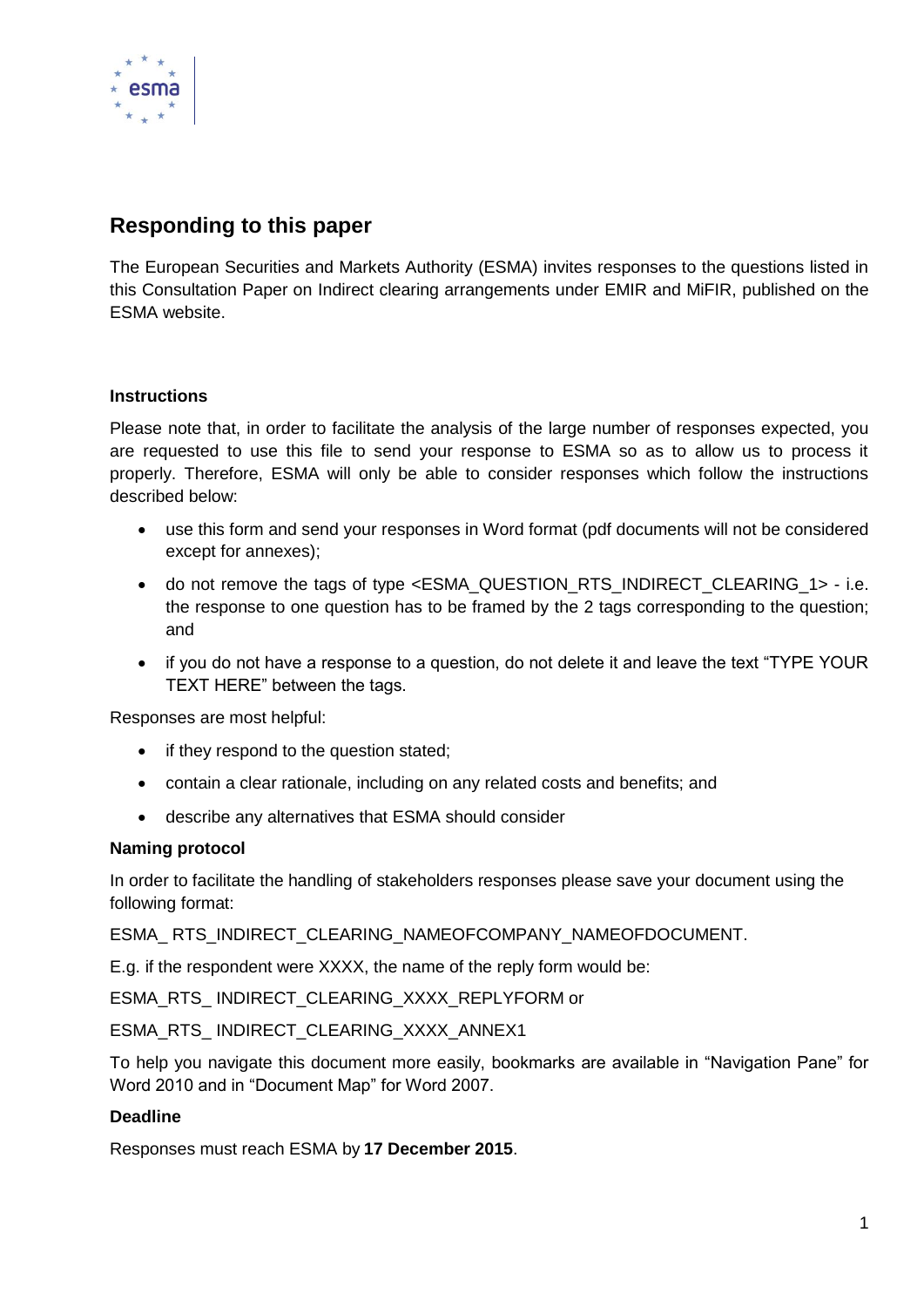

All contributions should be submitted online at [www.esma.europa.eu](http://www.esma.europa.eu/) under the heading 'Your input/Consultations'.

#### **Publication of responses**

All contributions received will be published following the close of the consultation, unless you request otherwise. Please clearly and prominently indicate in your submission any part you do not wish to be publically disclosed. A standard confidentiality statement in an email message will not be treated as a request for non-disclosure. A confidential response may be requested from us in accordance with ESMA's rules on access to documents. We may consult you if we receive such a request. Any decision we make not to disclose the response is reviewable by ESMA's Board of Appeal and the European Ombudsman.

#### **Data protection**

Information on data protection can be found at [www.esma.europa.eu](http://www.esma.europa.eu/) under the heading Legal [Notice.](http://www.esma.europa.eu/legal-notice)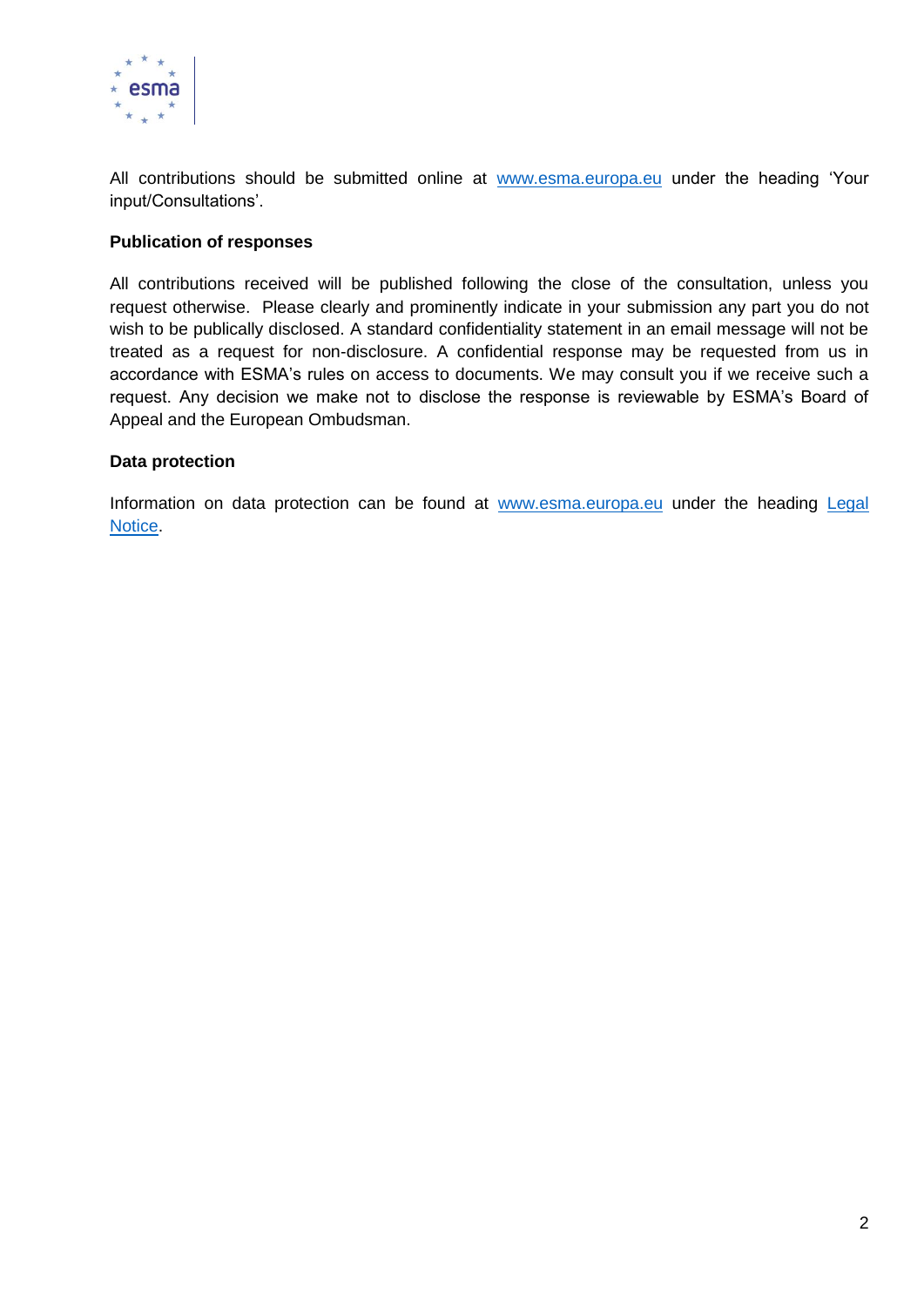

# **Introduction**

**Please make your introductory comments below, if any:** <ESMA\_COMMENT\_RTS\_INDIRECT\_CLEARING\_1> <ESMA\_COMMENT\_ RTS\_ INDIRECT\_CLEARING\_1>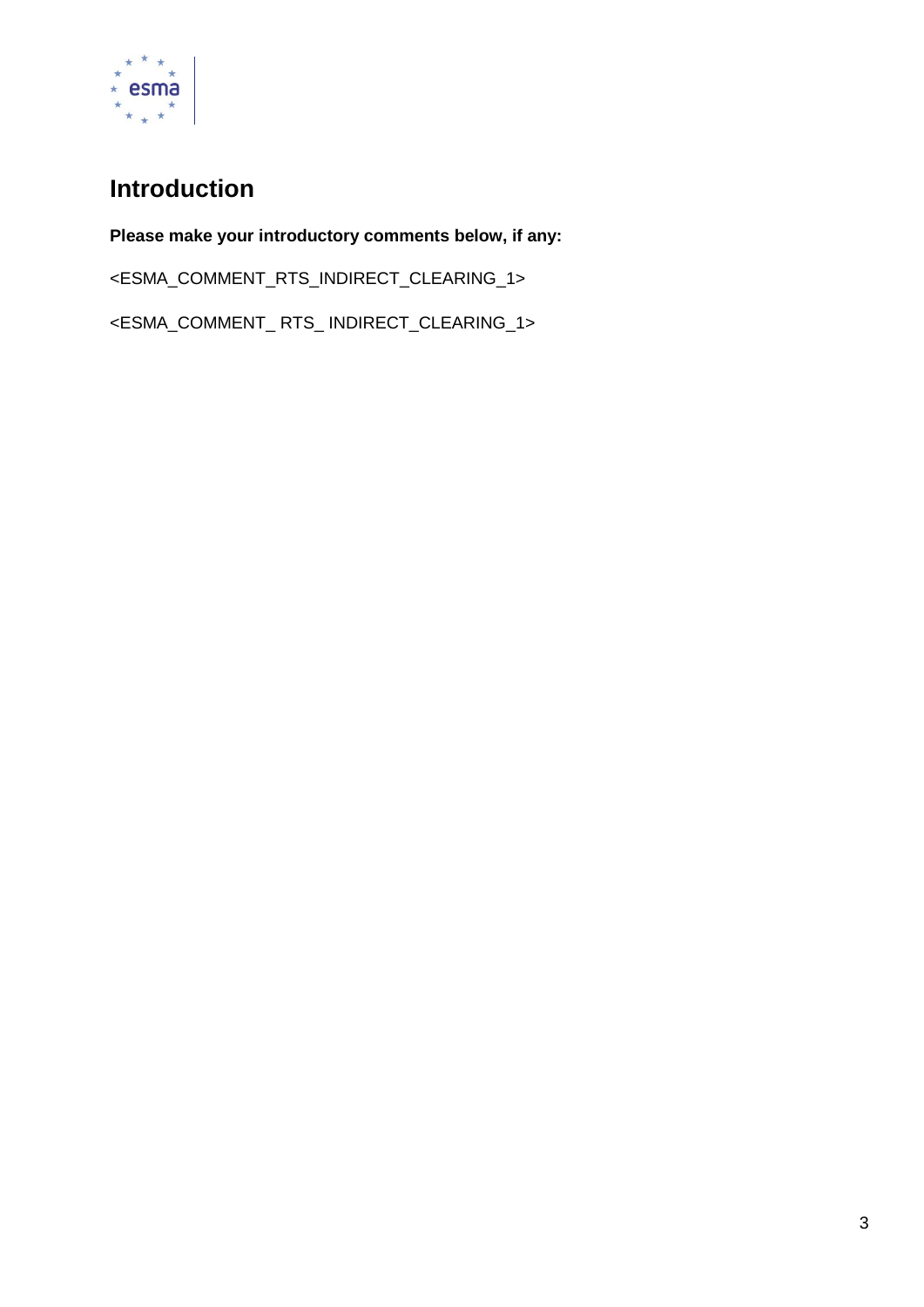

# **Questions from the consultation paper**

**Q1. Do you agree with the proposed approach to require the choice between an omnibus indirect account and a gross omnibus indirect account with margin at the level of the CCP?**

# <ESMA\_QUESTION\_RTS\_INDIRECT\_CLEARING\_1>

[No. AFG cannot follow ESMA's conclusion to modify the terms of the choice, as defined in article 39 of EMIR, to be offered by CCPs and Clearing Members to their clients between Omnibus (OSA) or segregated accounts (ISA). Article 39 further notes in §6 that excess margin are transferred to the CCP in case of ISA. As pointed out by ESMA in § 29 of the consultation document, clients demand more segregation for OTC derivatives than for ETD. We expected ESMA to take it as a clear indication that ISA has to be kept as the most adequate solution and should be mandatorily offered to clients (that is level 1 text) and indirect clients. In §30 ESMA takes into account the point that some respondents to the MIFIR consultations, which related to ETD, feared that segregation would bring excessive complexity and, hence, excessive cost. Facing this point we would suggest that ESMA, as the competent authority, take the view to find a solution that would favour the interest of investors protection and work on solutions to circumvent or reduce "factors that may limit the take up" of ISA especially for OTC transactions.

There are some points worthwhile mentioning:

- About complexity: we feel that when information is required to be transferred to CCP at the level of each individual end client the most efficient way to proceed is to segregate accounts and open individual accounts in the books of the CCP; reconciliation will be largely facilitated and the level of operational risk eventually reduced ;
- About risk : we see as a positive arbitrage the fact to open individual accounts at the CCP in order to identify the positions of each clients (which is claimed to be burdensome) and the advantage that results to the buy side in terms of transparency and efficiency of controls that eventually reduces the overall risk;
- About cost: we are very concerned that clearing members may consider as non-profitable the provision of clearing or indirect clearing services to clients; we think that most of its results from the heavier constraints imposed by the banking regulations currently under way and fear that they may reach unintended negative consequences; we do not see that, except for a marginal increase in setup cost, the running cost of ISA should be higher than OSA; conversely we do see advantage for the clearing member to use OSA and we feel that it is detrimental to investor protection and at the cost of a higher risk on financial stability.

Hence, we urge regulators to be extremely attentive to the issue of ISA when implementing the central clearing obligation.

However, we agree with the approach of promoting a gross omnibus indirect account with new requirements to compensate for other protections of the indirect client that have been reduced by the change in the choice of account. The security of the indirect client having a gross omnibus account seems improved thanks to the information requirement on the positions of the indirect client to the CCP (i.e. a clear identification of position of indirect clients) and the requirement that each margin is calculated separately for each indirect client which will facilitate the safe return of the collateral to the indirect client in case of default.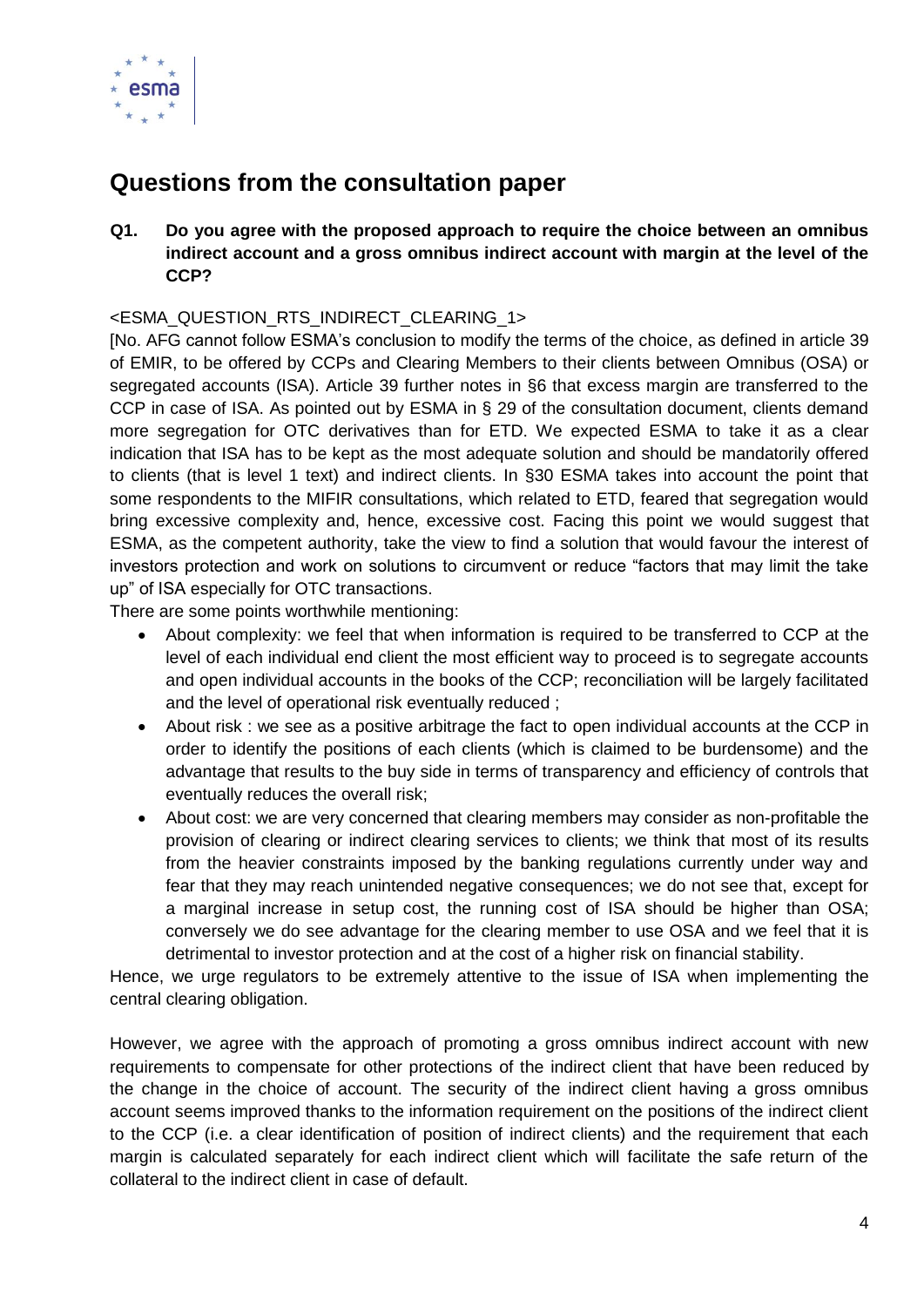

We consider that there is a weakness of the gross omnibus indirect account because the excess margin is kept at the Client level subject to the terms of the indirect clearing arrangement, whereas in the individual segregation model, excess margin is to be transferred to the CCP pursuant to the terms of EMIR. Therefore, we consider that additional regulatory requirements should be enacted to ensure that excess margin will be as limited as possible. ] <ESMA\_QUESTION\_RTS\_INDIRECT\_CLEARING\_1>

**Q2. Do you agree with the proposed approach for the requirements related to default management? Do you think there are alternative level 2 requirements (compatible with the relevant insolvency regime situations and the level 1 mandate) that would achieve better protections?**

<ESMA\_QUESTION\_RTS\_INDIRECT\_CLEARING\_2>  $\Box$ <ESMA\_QUESTION\_RTS\_INDIRECT\_CLEARING\_2>

**Q3. Do you agree that the proposed approach adequately addresses counterparty risk throughout the longer chain by ensuring an appropriate level of protection to indirect clients? If not, are there alternative approaches compatible with Level 1?**

<ESMA\_QUESTION\_RTS\_INDIRECT\_CLEARING\_3> [We agree with the proposed approach when applied to ETDs.] <ESMA\_QUESTION\_RTS\_INDIRECT\_CLEARING\_3>

**Q4. For longer chains, what other details (liquidation trigger and steps, flow and content of information, other) should be taken into account or what additional requirements or clarification should be provided in order to avoid potential difficulties when handling the default of a client or an indirect client facilitating clearing services?**

<ESMA\_QUESTION\_RTS\_INDIRECT\_CLEARING\_4> [TYPE YOUR TEXT HERE] <ESMA\_QUESTION\_RTS\_INDIRECT\_CLEARING\_4>

**Q5. Do you consider that the new provision assigning by default to the indirect client the choice of an omnibus indirect account following reasonable efforts from the client to receive an instruction is appropriate? If not, what other considerations should be taken into account?**

# <ESMA\_QUESTION\_RTS\_INDIRECT\_CLEARING\_5>

[Yes, AFG shares the view that timely clearing is of paramount importance and that a default option will help not to block transactions. We read that the default choice is Omnibus account and we understand it as meaning OSA Net. it should be specified. We are concerned that the clearing member or the direct client the indirect client clears through should have procedures providing for an explicit confirmation of the type of arrangement made by default and for a rapid and efficient way to change and switch to other arrangements if asked to.]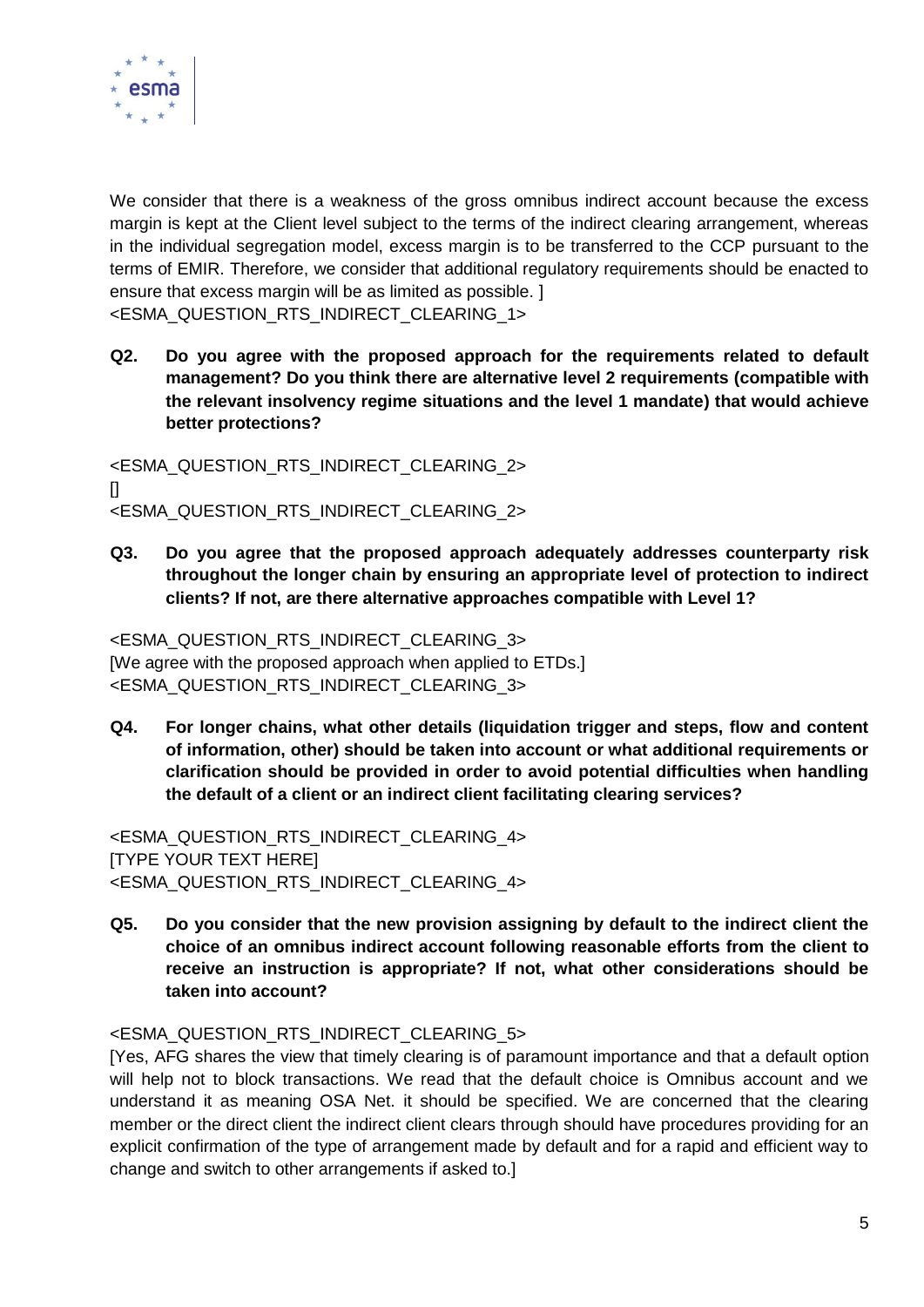

# <ESMA\_QUESTION\_RTS\_INDIRECT\_CLEARING\_5>

**Q6. Do you consider appropriate that the collateral provided on top of the amount of margin the indirect client is called for is treated in accordance with the contractual arrangements?**

<ESMA\_QUESTION\_RTS\_INDIRECT\_CLEARING\_6>

[In the case of ISA , EMIR provides explicitly for the transfer of all margins, including excess margin, to the CCP and we suggest that possibility to be offered to indirect clients as well. We fear that the indirect client will not be in a position to negotiate at par with the clearing member and/or its direct client providing indirect clearing services. We believe that the regulation should help the end client and require different options to be offered, one of which would be ISA and CCP receiving all margins.]

<ESMA\_QUESTION\_RTS\_INDIRECT\_CLEARING\_6>

# **Q7. In view of the different amendments described above, do you consider that this set of requirements ensures a level of protection with equivalent effect as referred to in Articles 39 and 48 of EMIR for indirect clients?**

### <ESMA\_QUESTION\_RTS\_INDIRECT\_CLEARING\_7>

[No. AFG has expressed in its answer to question 1 above a clear view that the proposed approach is not satisfactory in the view of EMIR level 1 text.] <ESMA\_QUESTION\_RTS\_INDIRECT\_CLEARING\_7>

#### **Q8. Please indicate your answers to the cost-benefit survey?**

<ESMA\_QUESTION\_RTS\_INDIRECT\_CLEARING\_8>

[Some AFG members do not anticipate using indirect clearing to a large extent. It should be a small percentage of their derivative transactions, most likely a low single digit figure. Nevertheless, they would be disappointed not to have the same type of arrangements for the same type of instrument simply because the clearing is indirect. Conversely, they will not appoint a new clearer to cover a very small part of their business. ]

<ESMA\_QUESTION\_RTS\_INDIRECT\_CLEARING\_8>

### **Q9. Do you have any comments on the draft RTS under EMIR not already covered in the previous questions?**

<ESMA\_QUESTION\_RTS\_INDIRECT\_CLEARING\_9>

[We consider that the discussion on the balance to be achieved in terms of efficiency between quick resolution and business continuity of CCPs is not yet decided. The RTS seems to take a view on that topic still under discussion.

Furthermore, the question of portability, which is an objective of EMIR level 1, is not properly addressed in the RTS.]

<ESMA\_QUESTION\_RTS\_INDIRECT\_CLEARING\_9>